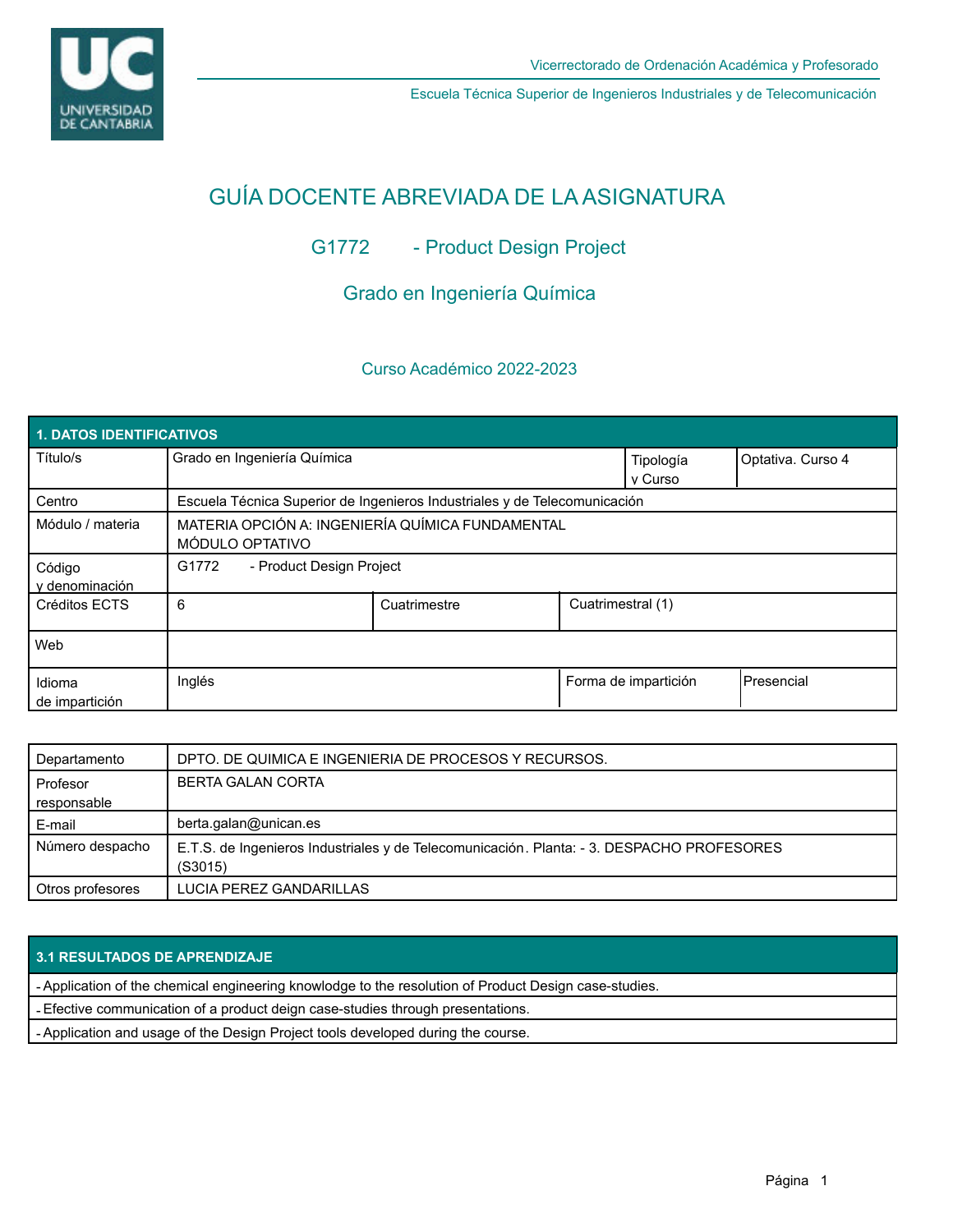

Escuela Técnica Superior de Ingenieros Industriales y de Telecomunicación

#### **4. OBJETIVOS**

The objective for the students is to be able to make use of the industrial product design tools.

The objective of this course is to give the student a view of the methodology for chemical product design.

The objective of the course is also to highlight the currently available methods and tools that can be applied to solve various types of problems associated with product-process design in a systematic and integrated manner.

The objective of this course is to show the importance of product design issues to the development of new products or to the re-design of established product..

| 6. ORGANIZACIÓN DOCENTE |                                                       |  |  |  |
|-------------------------|-------------------------------------------------------|--|--|--|
| <b>CONTENIDOS</b>       |                                                       |  |  |  |
| 11                      | Introduction to Product Design                        |  |  |  |
| 2                       | Innovations in product design-History and approaches. |  |  |  |
| 3                       | <b>Needs</b>                                          |  |  |  |
| 4                       | Ideas and selection                                   |  |  |  |
| 5                       | Intellectual property                                 |  |  |  |
| 6                       | <b>Product Manufacture</b>                            |  |  |  |
| 7                       | Eco-design                                            |  |  |  |
| 8                       | Conferences                                           |  |  |  |
| 9                       | Visit                                                 |  |  |  |
| 10                      | Case Study                                            |  |  |  |

| 7. MÉTODOS DE LA EVALUACIÓN |              |             |           |               |  |  |  |
|-----------------------------|--------------|-------------|-----------|---------------|--|--|--|
| Descripción                 | Tipología    | Eval. Final | Recuper.  | $\frac{9}{6}$ |  |  |  |
| Presentacion 1              | Trabajo      | <b>No</b>   | Sí        | 20,00         |  |  |  |
| Presentacion 2              | Trabajo      | <b>No</b>   | Sí        | 20,00         |  |  |  |
| Presentacion 3              | Trabajo      | <b>No</b>   | Sí        | 20,00         |  |  |  |
| Presentacion 4              | Trabajo      | <b>No</b>   | Sí        | 20,00         |  |  |  |
| Presentacion 5              | <b>Otros</b> | <b>No</b>   | <b>No</b> | 20,00         |  |  |  |
| <b>TOTAL</b>                |              |             |           | 100,00        |  |  |  |
|                             |              |             |           |               |  |  |  |

**Observaciones** 

The student have to upload in Moolde the dairy work all weeks and have to explain the four presentations on time, otherwise, the student have to attend the ordinary exam at the date indicated by UC.

The students have to attend the conferences and visits..

Criterios de evaluación para estudiantes a tiempo parcial

Part-time student have to upload presentation 1, 3 and 5 and attend the final exam.